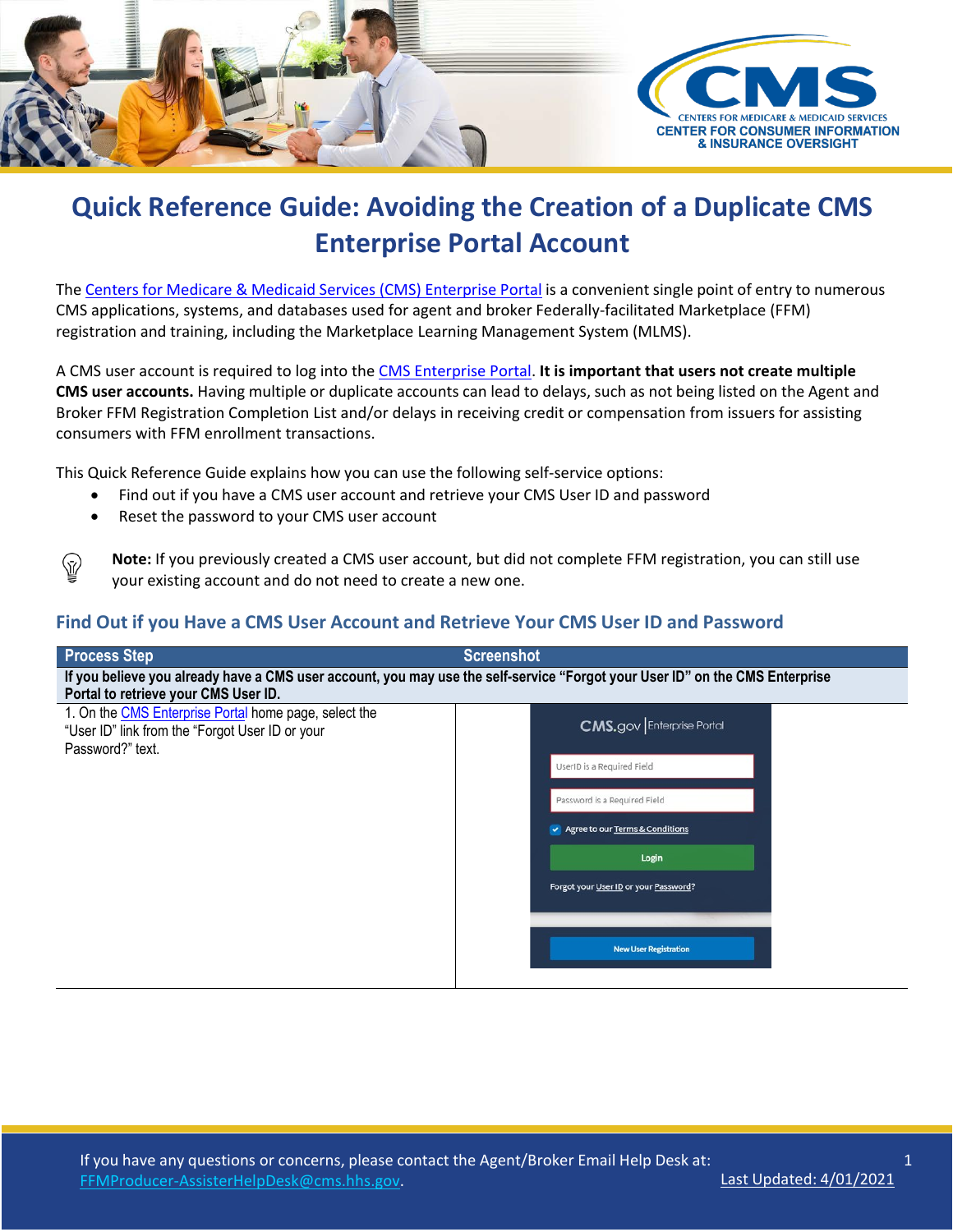

| <b>Process Step</b>                                                                                                                                                                                                                                                                                                                                                                                                                                                                                                                                | <b>Screenshot</b>                                                                                                                                                                                                                                                                                                                                                                                                                         |
|----------------------------------------------------------------------------------------------------------------------------------------------------------------------------------------------------------------------------------------------------------------------------------------------------------------------------------------------------------------------------------------------------------------------------------------------------------------------------------------------------------------------------------------------------|-------------------------------------------------------------------------------------------------------------------------------------------------------------------------------------------------------------------------------------------------------------------------------------------------------------------------------------------------------------------------------------------------------------------------------------------|
| 2. You will be asked to enter your name, date of birth, email<br>address, whether your address is U.S. based, and ZIP code. Make<br>sure you enter the ZIP code and email address you would have<br>used to create a CMS user account in the past.                                                                                                                                                                                                                                                                                                 | <b>Forgot User ID</b><br>Please enter the following information to retrieve your User ID.<br><b>Enter First Name</b><br><b>Enter Last Name</b>                                                                                                                                                                                                                                                                                            |
| If your email address has changed, please contact<br>the Marketplace Service Desk at 1-855-267-1515 or<br>CMS FEPS@cms.hhs.gov for assistance, rather<br>than creating a new account with a different email<br>address.                                                                                                                                                                                                                                                                                                                            | <b>Birth Month</b><br><b>Birth Date</b><br><b>Birth Year</b><br><b>Enter E-mail Address</b><br>Is Your Address US Based?<br>$O$ <sub>No</sub><br><b>Enter Zip Code</b><br>Submit<br>Cancel                                                                                                                                                                                                                                                |
| 3. If the system is able to verify your information, a<br>confirmation screen will appear, and you will receive an<br>email containing your CMS User ID at your email<br>address of record.                                                                                                                                                                                                                                                                                                                                                        | Confirmation<br>Your information has been successfully verified, check your Email Account for the requested information. You can now login by clicking here                                                                                                                                                                                                                                                                               |
| 4. Here is an example of an email containing your CMS<br>User ID at your email<br>address of record                                                                                                                                                                                                                                                                                                                                                                                                                                                | CMS Enterprise Portal - Forgot User ID<br>Reply   Knoply All   > Forward<br>donotreply@cms.gov<br>Thu 3/4/2021 1:17 PM<br>You can follow the link below to return to the login page<br>https://portal.cms.gov<br>If you did not initiate this request, please contact the Application Help Desk.<br><b>Help Desk contact informat</b><br>Thank You,<br>CMS Enterprise Portal Team.<br>Please do not reply to this system generated email. |
| 5. If you do not receive an email, please contact the<br>Marketplace Service Desk at 1-855-267-1515 or<br>CMS_FEPS@cms.hhs.gov for assistance looking up<br>your account details.                                                                                                                                                                                                                                                                                                                                                                  |                                                                                                                                                                                                                                                                                                                                                                                                                                           |
| 6. Once you have obtained your CMS User ID, return to the CMS<br><b>Enterprise Portal home page and select the "Login" button to log in</b><br>to your account using your CMS User ID and password.<br>Please note that your account will be locked after four<br>attempts to log in using an incorrect password. If your<br>account is locked, please contact the Marketplace<br>Service Desk at 1-855-267-1515 or<br>CMS_FEPS@cms.hhs.gov for assistance. If you do not<br>remember your password, please follow the steps below<br>to reset it. | <b>CMS.gov</b> Enterprise Portal<br>UserID is a Required Field<br>Password is a Required Field<br>Agree to our Terms & Conditions<br>Login<br>Forgot your User ID or your Password?<br><b>New User Registration</b>                                                                                                                                                                                                                       |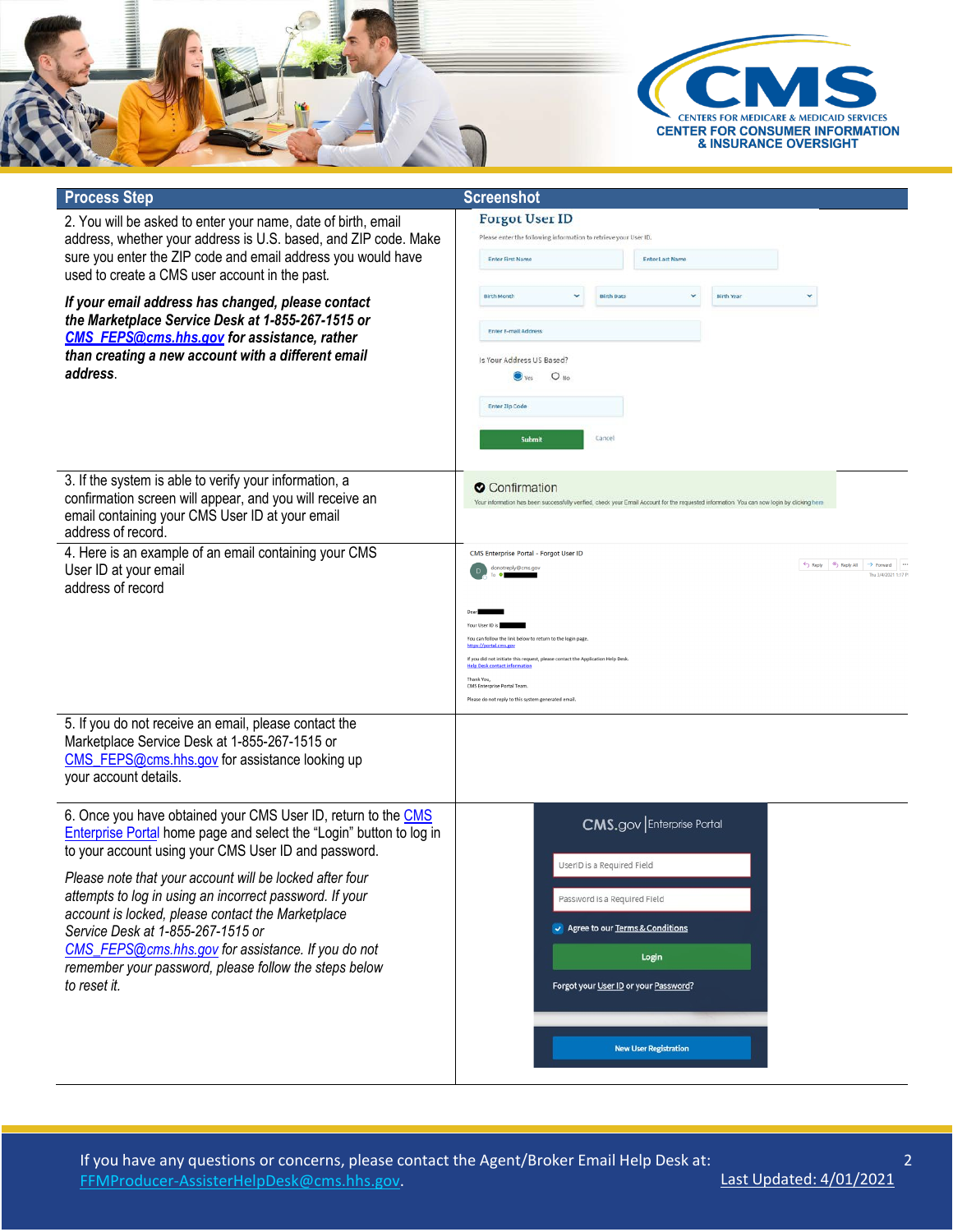

## **Reset the Password to your CMS User Account**

| <b>Process Step</b>                                                                                                                | <b>Screenshot</b>                                                                                                                                                                                                                             |  |  |  |  |
|------------------------------------------------------------------------------------------------------------------------------------|-----------------------------------------------------------------------------------------------------------------------------------------------------------------------------------------------------------------------------------------------|--|--|--|--|
| If you have forgotten your password, you may use the "Forgot Password?" link to reset your password.                               |                                                                                                                                                                                                                                               |  |  |  |  |
| 1. On the CMS Enterprise Portal home page, select the<br>"Password" link from the "Forgot your User ID or your<br>Password?" text. | <b>CMS.gov Enterprise Portal</b>                                                                                                                                                                                                              |  |  |  |  |
|                                                                                                                                    | UserID is a Required Field                                                                                                                                                                                                                    |  |  |  |  |
|                                                                                                                                    | Password is a Required Field                                                                                                                                                                                                                  |  |  |  |  |
|                                                                                                                                    | Agree to our Terms & Conditions<br>Login                                                                                                                                                                                                      |  |  |  |  |
|                                                                                                                                    | Forgot your User ID or your Password?                                                                                                                                                                                                         |  |  |  |  |
|                                                                                                                                    | <b>New User Registration</b>                                                                                                                                                                                                                  |  |  |  |  |
| 2. You will be asked to enter your User ID. Enter the<br>User ID and click the "Next" button.                                      | <b>Forgot Password</b>                                                                                                                                                                                                                        |  |  |  |  |
|                                                                                                                                    | Please enter the following information to reset your password.                                                                                                                                                                                |  |  |  |  |
|                                                                                                                                    | <b>Enter User ID</b>                                                                                                                                                                                                                          |  |  |  |  |
|                                                                                                                                    | Cancel<br><b>Next</b>                                                                                                                                                                                                                         |  |  |  |  |
| 3. You will be asked to select recovery method. By                                                                                 | CMS.gov Enterprise Portal<br>Applications O Help $\blacktriangledown$ O About $\blacktriangledown$ Email Alerts                                                                                                                               |  |  |  |  |
| default, you will receive recovery code at your email                                                                              | <b>Forgot/Reset Password</b>                                                                                                                                                                                                                  |  |  |  |  |
| address of record.                                                                                                                 | Please provide the following information to reset your password                                                                                                                                                                               |  |  |  |  |
|                                                                                                                                    | Email<br><b>Send Recovery Email</b><br>Unable to Access MI A Device or Security Code?                                                                                                                                                         |  |  |  |  |
|                                                                                                                                    |                                                                                                                                                                                                                                               |  |  |  |  |
|                                                                                                                                    | A federal government website managed by the U.S.<br>$\bullet$<br>$\mathscr{F}$<br>Centers for Medicare & Medicaid Services. 7500 Security<br>$\triangleright$ פו $\triangleright$<br>How can I<br>help you?<br>Boulevard, Baltimore, MD 21244 |  |  |  |  |
|                                                                                                                                    |                                                                                                                                                                                                                                               |  |  |  |  |
|                                                                                                                                    |                                                                                                                                                                                                                                               |  |  |  |  |
|                                                                                                                                    |                                                                                                                                                                                                                                               |  |  |  |  |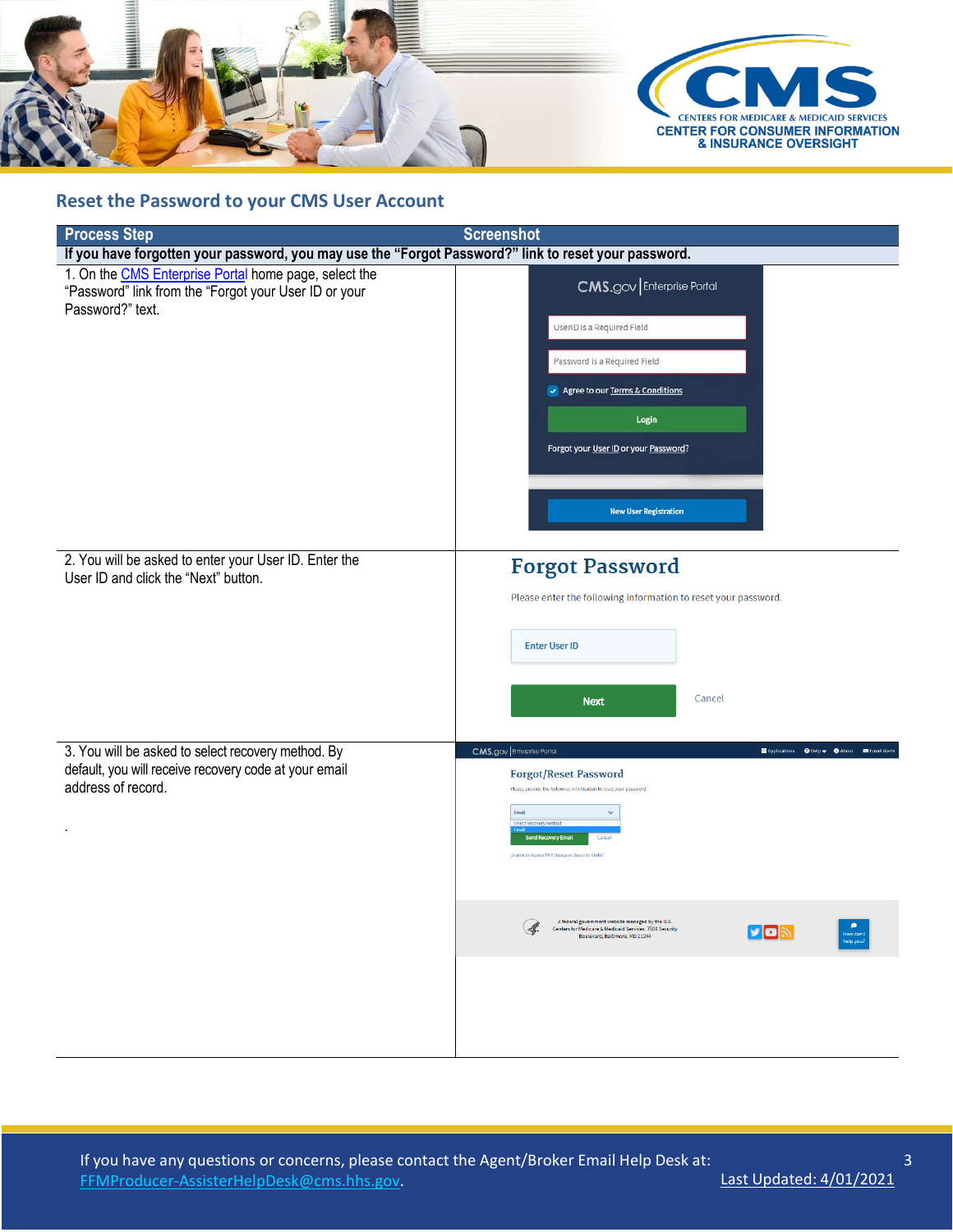

4. You can add other MFA devices (Interactive Voice Response (IVR), Text Message (SMS), Google Authenticator and Okta Verify) by logging into MLMS Portal.

In the upper right corner of the page, click on your name and then select the "My Profile" and Manage Multi-Factor Authentication (MFA) Devices.

|                                           | <b>Manage Multi-Factor Authentication (MFA) Devices</b>                                                                                                                                         |                      |               |                                                                                                                   |  |
|-------------------------------------------|-------------------------------------------------------------------------------------------------------------------------------------------------------------------------------------------------|----------------------|---------------|-------------------------------------------------------------------------------------------------------------------|--|
| $\bullet$<br>View Profile                 | Device Type                                                                                                                                                                                     | Identifier           | <b>Status</b> | Actions                                                                                                           |  |
| Change Profile                            | Email                                                                                                                                                                                           | geeta.joshi@a2-g.com | Active        | ā                                                                                                                 |  |
| h.<br>Change Business Contact Information | <b>Text Message (SMS)</b>                                                                                                                                                                       | $+1240 - 751 - 6724$ | Active        | Ш<br><b>kemov</b>                                                                                                 |  |
| ≏<br>Change Password                      | Google Authenticator<br>в                                                                                                                                                                       | eidmdev-aset         | Active        | Ш                                                                                                                 |  |
| Change Security Question and Answer<br>D  |                                                                                                                                                                                                 |                      |               |                                                                                                                   |  |
| Manage MFA Devices                        | <b>Register Multi-Factor Authentication (MFA) Device</b><br>by providing an extra layer of protection to your User ID and Password.<br>Select the MFA device type that you want to use to login |                      |               | Adding a MFA Code to your login, also known as Multi-Factor Authentication (MFA), can make your login more secure |  |
|                                           | Select MFA Device                                                                                                                                                                               |                      |               | $\overline{\phantom{a}}$                                                                                          |  |
|                                           | <b>Select MFA Device</b><br>Interactive Voice Response (IVR)                                                                                                                                    |                      |               |                                                                                                                   |  |

4